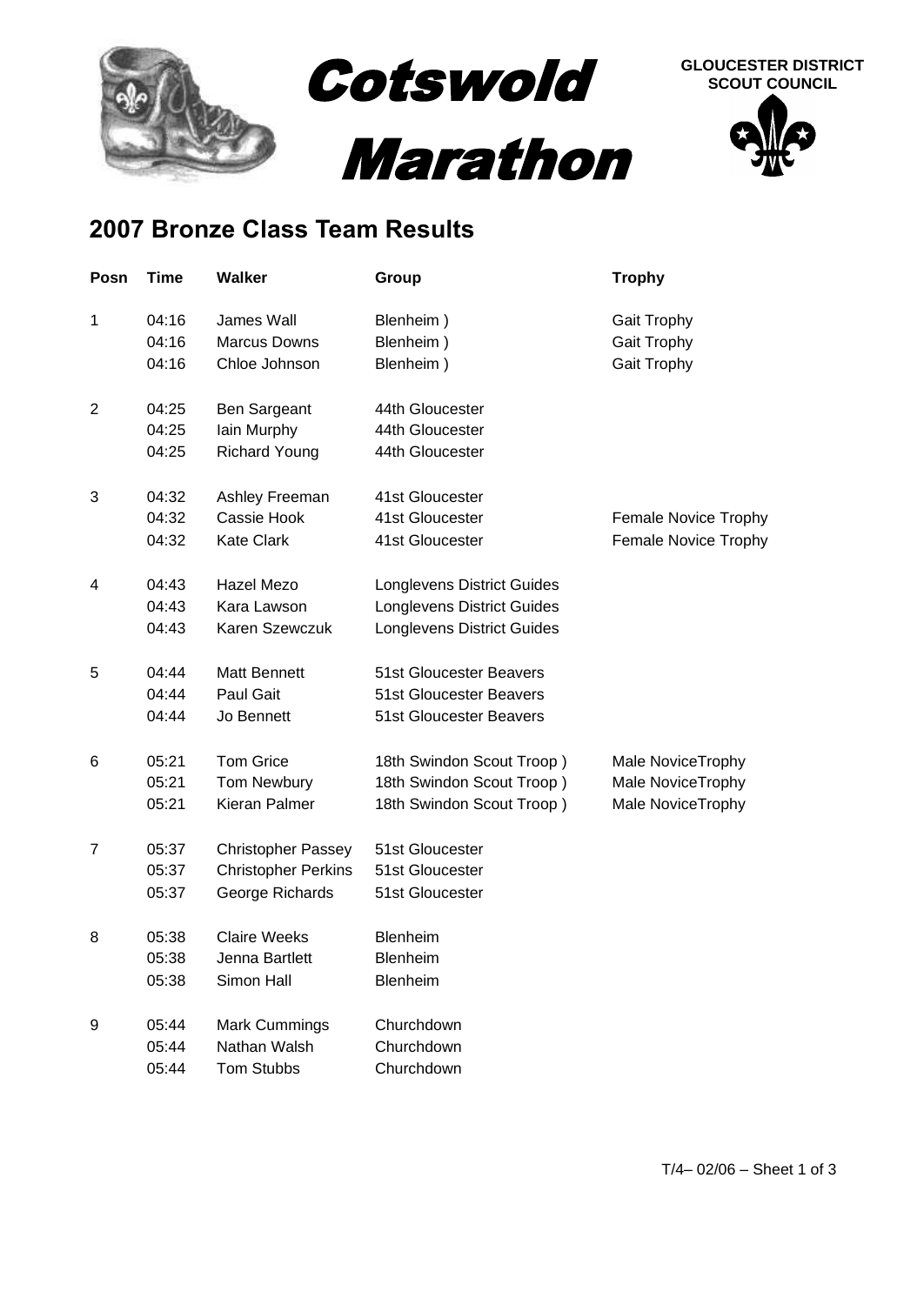| Posn | Time  | <b>Walker</b>         | Group                     | <b>Trophy</b> |
|------|-------|-----------------------|---------------------------|---------------|
| 10   | 05:45 | Pierre Weinzweig      | Churchdown                |               |
|      | 05:45 | Megan Goddard         | Churchdown                |               |
|      | 05:45 | Elise Weinzweig       | Churchdown                |               |
| 11   | 05:46 | <b>Bethany Carter</b> | <b>Blenheim</b>           |               |
|      | 05:46 | Liz Wall              | <b>Blenheim</b>           |               |
|      | 05:46 | <b>Martin Stone</b>   | Blenheim                  |               |
| 12   | 05:55 | Chris Lodwig          | 3rd Tewkesbury            |               |
|      | 05:55 | James Patchitt        | 3rd Tewkesbury            |               |
|      | 05:55 | <b>Stuart Bailey</b>  | 3rd Tewkesbury            |               |
| 13   | 06:19 | Owain Hughes          | Glan-y-Afon Explorer Unit |               |
|      | 06:19 | Peter Corlick         | Glan-y-Afon Explorer Unit |               |
|      | 06:19 | <b>Rhys Mack</b>      | Glan-y-Afon Explorer Unit |               |
| 14   | 06:24 | Vikki White           | 51st Gloucester           |               |
|      | 06:24 | Daniel Lathan         | 51st Gloucester           |               |
|      | 06:24 | Ryan McDonagh         | 51st Gloucester           |               |
| 15   | 06:45 | Louise Fazeli         | Churchdown                |               |
|      | 06:45 | Hannah Gardner        | Churchdown                |               |
|      | 06:45 | Lois Greenwood        | Churchdown                |               |
| 16   | 07:05 | Aaron Lewis           | 1st Swindon Village       |               |
|      | 07:05 | Ross Evans            | 1st Swindon Village       |               |
|      | 07:05 | <b>Thom Roberts</b>   | 1st Swindon Village       |               |
| 17   | 07:05 | Jacque Kent-Robin     | 15th Cheltenham           |               |
|      | 07:05 | Matthew Gamble        | 15th Cheltenham           |               |
|      | 07:05 | Nathan Evans          | 15th Cheltenham           |               |
| 18   | 07:09 | Nicholas Adkins       | Churchdown                |               |
|      | 07:09 | Ryan Greenwood        | Churchdown                |               |
|      | 07:09 | <b>Tom Batchelor</b>  | Churchdown                |               |
| 19   | 07:40 | Sam Roberts           | 1st Swindon Village       |               |
|      | 07:40 | Ashley Warren         | 1st Swindon Village       |               |
|      | 07:40 | Luke Wellfair         | 1st Swindon Village       |               |

T/4– 02/07 – Sheet 2 of 3